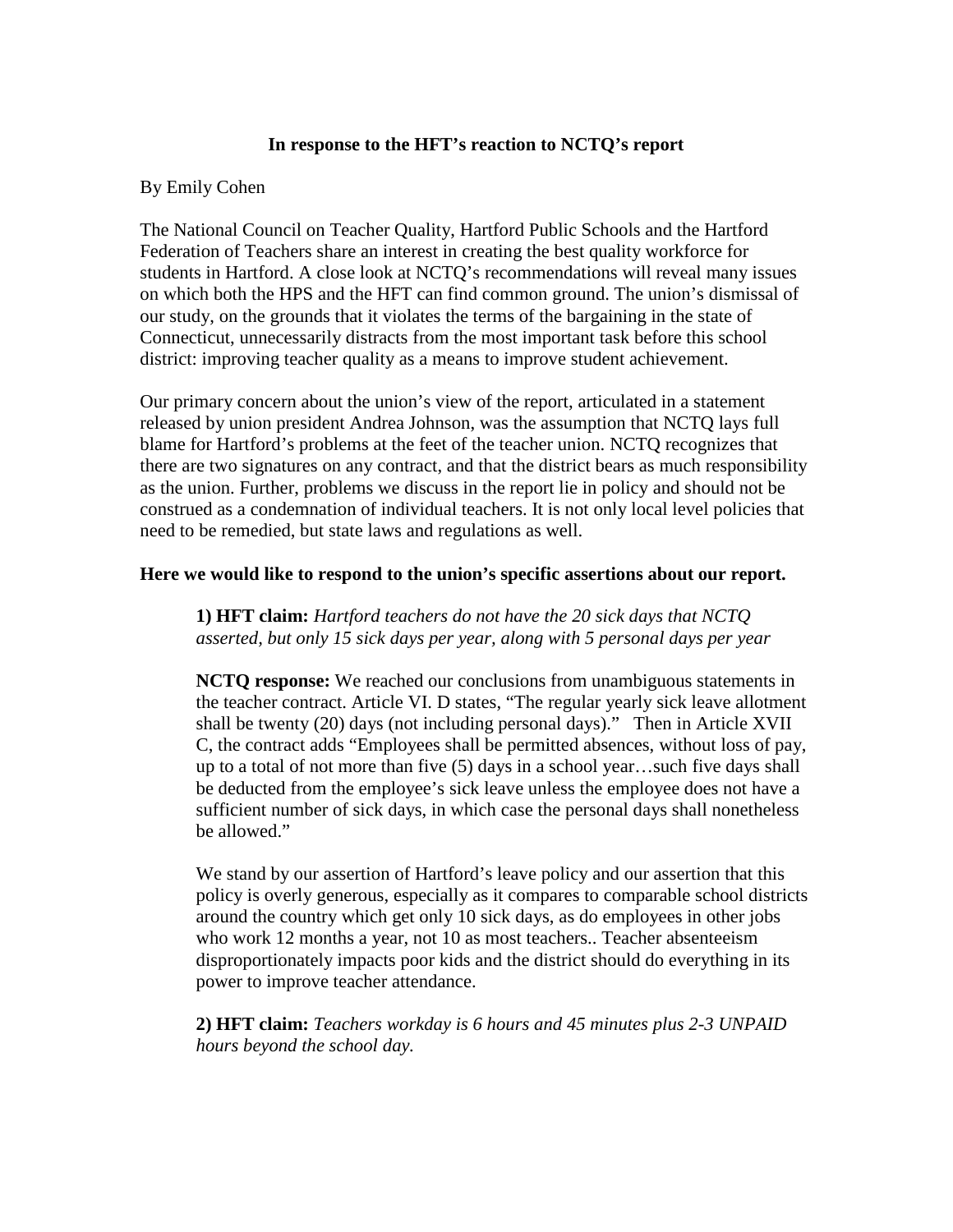**NCTQ response:** In our report we acknowledge that many teachers work beyond the standard 6 hour and 45 minute work day. That is not what is at issue here. It is the number of hours teachers are required to be *on site* relative to other school districts in the United States. Hartford teachers have the shortest contractual workday of surrounding districts and one of the shortest contractual workdays of the 100 districts tracked by NCTQ.

Schools and students need teachers to be present in the school building apart from just class time in order to facilitate improved teacher collaboration, planning and conferences with parents and teachers.

**3) HFT claim:** *Responding to our comparison of teachers' high evaluation ratings with chronically low student achievement (91 percent of nontenured and 97 percent of tenured teacher were ranked as competent or above) HFT points out who is conducting those evaluations, "former teachers who are now administrators trained by the State of Connecticut standards."*

**NCTQ response:** Certainly NCTQ does not blame the preponderance of high evaluation ratings *of* Hartford teachers *on* Hartford teachers. The evaluation system is broken and it is the responsibility of both the district leadership and the state to fix it.

**4) HFT claim:** *Before a teacher can become tenured in the State of Connecticut they are a probationary employee for 4 years, during with time they must demonstrate their effectiveness. HFT president Andrea Johnson states, "I know of no other profession that has as long a period before becoming a permanent employee. And tenure is not a lifetime commitment. Administrators can remove ineffective teachers through the evaluation process."*

**NCTQ response:** Here we must disagree. Most professions never offer 'permanent employment,' in the sense that most employees do not enjoy due process rights at any point in their careers.

In our report we recognize that the length of time (four years) required to earn tenure in Connecticut compares favorably with other states (where tenure is awarded in one to three years). However, the process for deciding tenure is still virtually de facto according to the observed practices of both Connecticut and Hartford Public Schools, absent any genuine effort to assess a teacher's contribution to student achievement.

We agree with the union that administrators can and should remove ineffective teachers through the evaluation process and when they do not do so, they are not fulfilling their responsibility. With some justification, principals argue that it is too difficult to do so. Dismissal procedures outlined in state statues (not in the CBA) require multiple steps, allow numerous appeals, and result in a dismissal